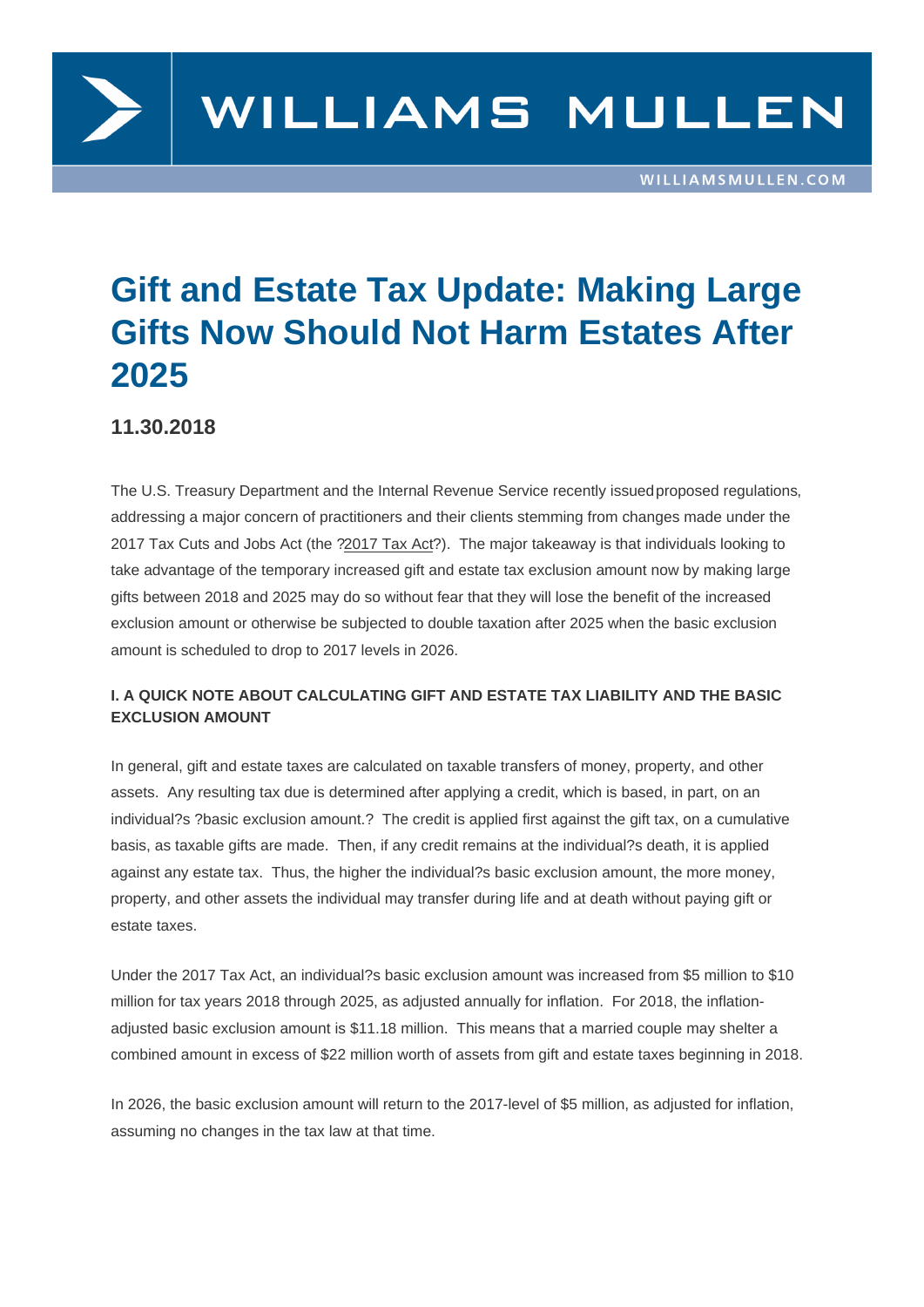## **II. TREASURY, IRS: AREAS OF CONCERN, BUT ONLY ONE REQUIRES CHANGES IN REGULATIONS**

The 2017 Tax Act directed the IRS and Treasury to issue regulations that address this specific issue, because it was a source of concern in 2010 and again in 2012, when we had the possibility of a drop in the basic exclusion amount from \$5 million to \$1 million.

The preamble to the regulations notes that practitioners and clients have worried about several scenarios that could result in inconsistent tax treatment or double taxation of transfers once the basic exclusion amount returns to the 2017 levels. Treasury and the IRS found that only one such concern warranted changes to the regulations that are currently in place.

The concern arises where an individual makes gifts between 2018 and 2026 that are sheltered from gift tax by the increased basic exclusion amount and then that individual dies in 2026 or thereafter. Without the changes in the proposed regulations, the estate tax calculation rules, applied literally, would impose estate tax on the portion of aggregate gifts made between 2018 through 2025 that was sheltered from gift tax by the increased basic exclusion amount allowable at that time. In this way, the gift taxes sheltered by an individual?s increased basic exclusion amount would be subject to the ?clawback? penalty in the form of an increased estate tax. Here is an example from the preamble of the proposed regulations (using, for simplicity?s sake, numbers unadjusted for inflation):

Suppose that Individual A makes a gift of \$11 million in 2018, when the basic exclusion amount is \$10 million. A dies in 2026, when the basic exclusion amount is \$5 million, with a taxable estate of \$4 million. In applying the estate tax calculation rules, the estate tax would be approximately \$3.6 million. This is equal to a 40 percent estate tax on \$9 million (\$4 million taxable estate + \$5 million of the 2018 gift sheltered from gift tax by the increased basic exclusion amount from 2018 through 2025). In short, the statutory requirements for computing the estate tax, in effect, retroactively eliminate the benefit of the individual?s increased basic exclusion amount that was available for gifts made beginning 2018 through 2025. The proposed regulations take the taxpayer friendly position that the estate tax due in this case would be 40 percent of \$4 million or \$1.6 million.

#### **III. THE FIX UNDER THE PROPOSED REGULATIONS**

To guard against any clawback penalty, Treasury and the IRS propose a special rule, in the proposed regulations, that allows the estate of a decedent to compute the estate tax credit using the greater of the individual?s basic exclusion amount applicable to gifts made during life or the individual?s basic exclusion amount applicable on the date of death.

For example, suppose Individual A (never married) has made cumulative gifts of \$9 million, all of which were sheltered from gift tax by the \$10 million basic exclusion amount allowable on the dates of the gifts. A dies after 2025, and at A?s death, the basic exclusion amount is \$5 million. Because the total of the amounts allowable as a credit in computing the gift tax payable on A?s gifts (based on the \$9 million basic exclusion amount used to determine those credits) exceeds the credit based on the \$5 million basic exclusion amount applicable on A?s date of death, then the credit to be applied for